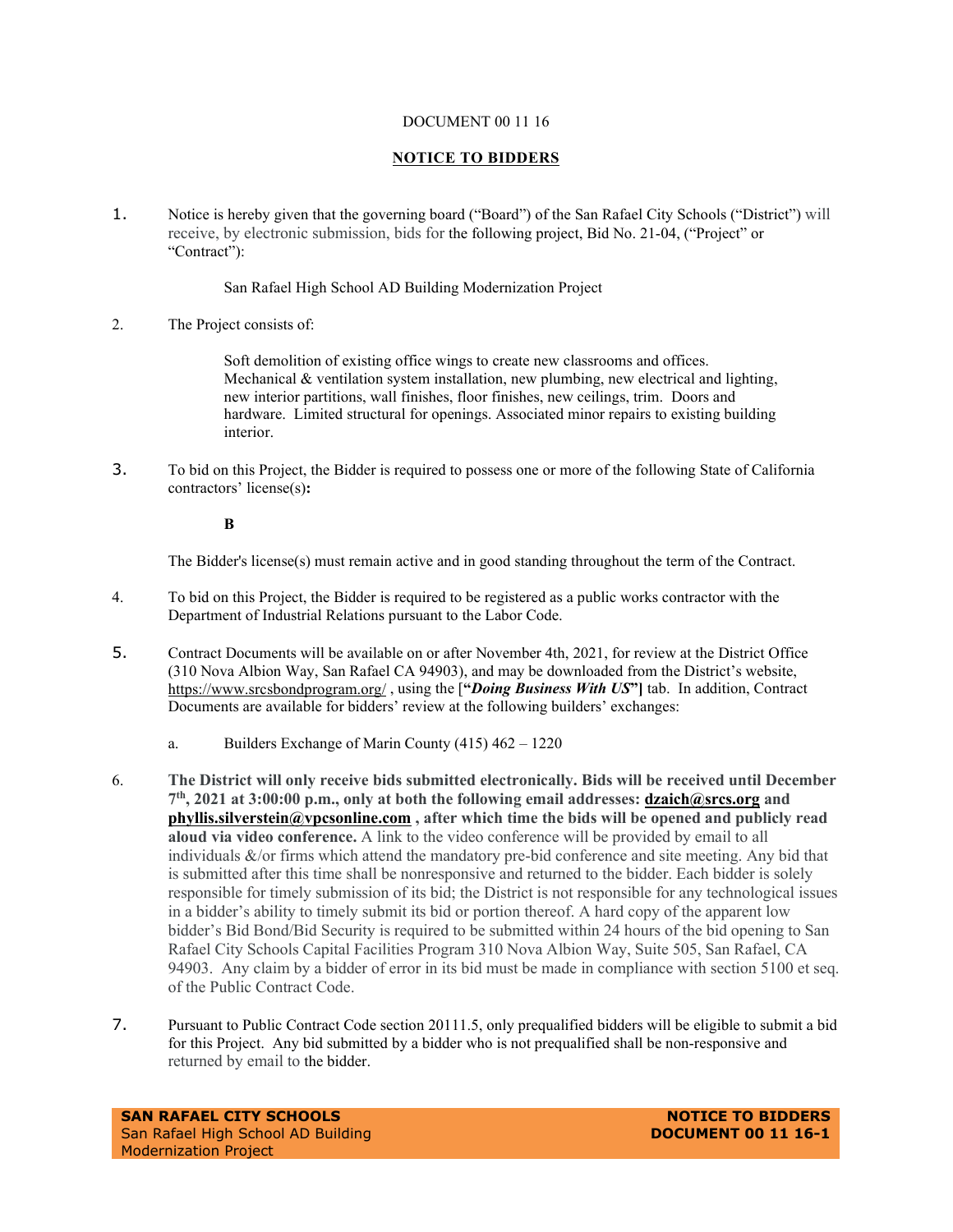- 8. All bids shall be on the form provided by the District. Each bid must conform and be responsive to all pertinent Contract Documents, including, but not limited to, the Instructions to Bidders.
- 9. A bid bond by an admitted surety insurer on the form provided by the District a cashier's check or a certified check, drawn to the order of the San Rafael City Schools, in the amount of ten percent (10%) of the total bid price, shall accompany the Bid Form and Proposal, as a guarantee that the Bidder will, within seven (7) calendar days after the date of the Notice of Award, enter into a contract with the District for the performance of the services as stipulated in the bid.
- 10. **A mandatory pre-bid conference and site visit will be held on November 16th, 2021, at 3:30 p.m. at 150 Third Street, San Rafael, CA 94901, California.** All participants are required to sign-in at the front of the Madrone School Building, San Rafael, California, located at the east end of campus directly off of Third Street, next to the football stadium parking. The site visit is expected to take approximately 45 minutes. Failure to attend or tardiness will render bid ineligible.
- 11. The successful Bidder shall be required to furnish a 100% Performance Bond and a 100% Payment Bond if it is awarded the Contract for the Work.
- 12. The successful Bidder may substitute securities for any monies withheld by the District to ensure performance under the Contract, in accordance with the provisions of section 22300 of the Public Contract Code.
- 13. The Contractor and all Subcontractors under the Contractor shall pay all workers on all Work performed pursuant to this Contract not less than the general prevailing rate of per diem wages and the general prevailing rate for holiday and overtime work as determined by the Director of the Department of Industrial Relations, State of California, for the type of work performed and the locality in which the work is to be performed within the boundaries of the District, pursuant to section 1770 et seq. of the California Labor Code. Prevailing wage rates are also available from the District or on the Internet at: <http://www.dir.ca.gov>.
- 14. This Project is subject to labor compliance monitoring and enforcement by the Department of Industrial Relations pursuant to Labor Code section 1771.4 and subject to the requirements of Title 8 of the California Code of Regulations. The successful Bidder shall comply with all requirements of Division 2, Part 7, Chapter 1, Articles 1-5 of the Labor Code.
- 15. The Contractor and all Subcontractors under the Contractor shall comply with applicable federal, State, and local requirements relating to COVID-19 or other public health emergency/epidemic/pandemic including, if required, preparing, posting, and implementing a Social Distancing Protocol. Contractor shall further comply with the California Department of Public Health's August 11, 2021, Order requiring workers on District sites to be fully vaccinated against COVID-19, or else subject to weekly testing for COVID-19.
- 16. The District's Board has found and determined that the following item(s) shall be used on this Project based on the purpose(s) indicated. (Public Contract Code section 3400(c).) A particular material, product, thing, or service is designated by specific brand or trade name for the following purpose(s):
	- (1) In order to match other products in use on a particular public improvement either completed or in the course of completion:
		- (a) Schlage Primus XP IC Lock Cylinders
		- (b) Alerton EMS Controls